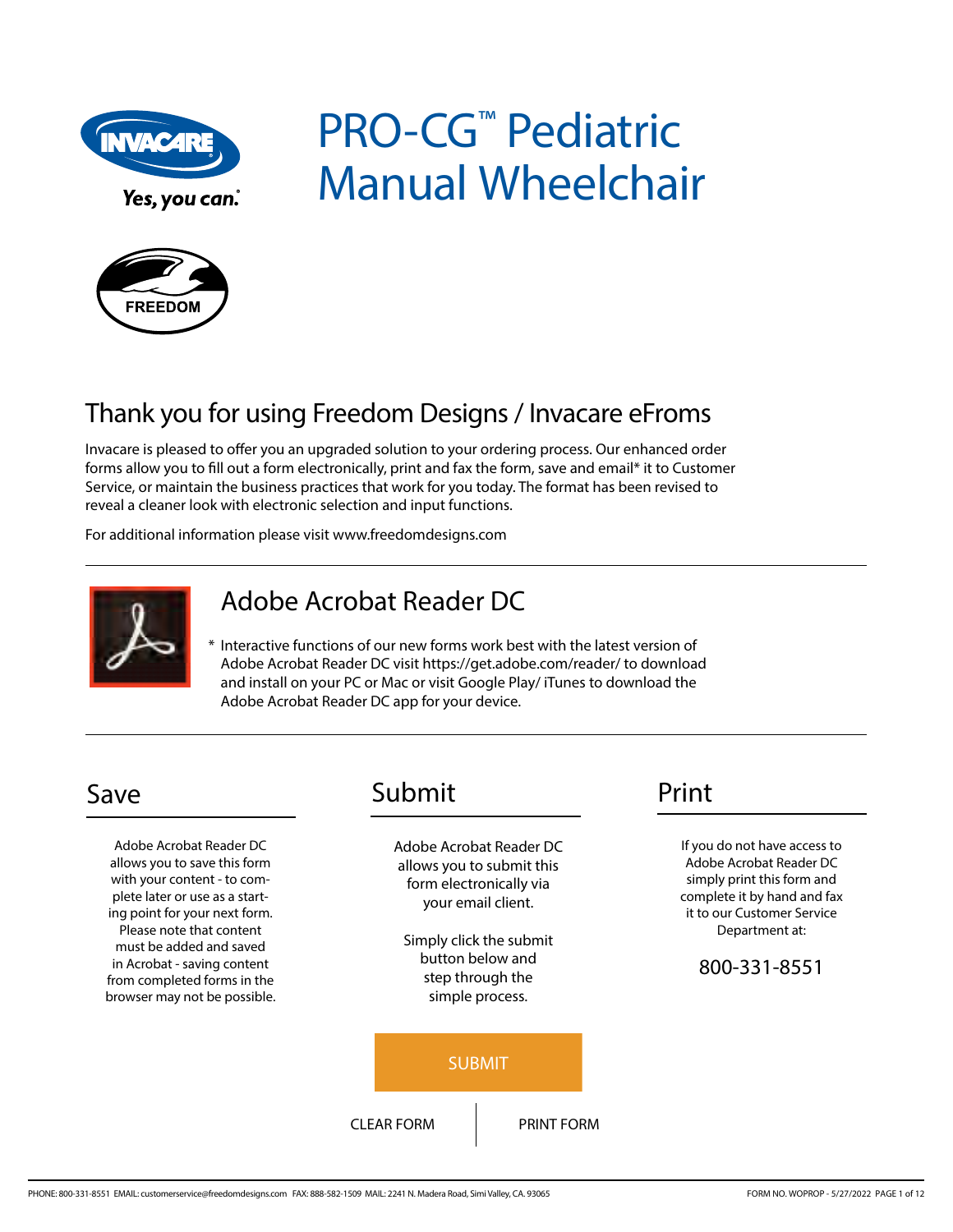

### Account Information

| Order<br>Request Type:<br>Quote |                                                |
|---------------------------------|------------------------------------------------|
|                                 |                                                |
|                                 | <b>CONTACT</b>                                 |
|                                 |                                                |
| <b>SHIP TO</b>                  |                                                |
|                                 |                                                |
|                                 |                                                |
|                                 |                                                |
|                                 | MF: Please do not provide with a customer name |

### Base Options

A seating system must be purchased separately. No seating system is provided with the PRO-CG frame. No seat or back upholstery is available as an option.

### TRANSPORT OPTIONAL

PRO-30300 PRO-CG Pediatric Rigid.............................................\$3,010 (E1233)

Transportation Option selected separately below. Includes Freedom Future Fit Program

PRO-99998 Transport Brackets ...............................................................\$323

Must be installed by Freedom Designs manufacturing. Freedom's combination of customized seating and wheelchair frames are WC19 crash test approved in accordance with RESNA WC-4: 2012 Section 19, Annexes A, B, C & E as well as ISO 7176-19 (2008) Annexes A, C & D. Most Freedom seating, hardware, and positioning accessories have been WC20 tested and approved for transit.

#### TRANSPORT INCLUDED

| ludes Freedom Future Fit Program. |  |
|-----------------------------------|--|

### Frame Dimensions

| PRO-30220 14" Base Width                             |  |
|------------------------------------------------------|--|
| Specify Seat Width Setting                           |  |
|                                                      |  |
|                                                      |  |
| Seat frame adjusts 12" to 14" wide in 1" increments. |  |
| Specify Seat Depth Setting                           |  |

| 2" extension required |
|-----------------------|
| 2" extension required |
| 4" extension required |
| 4" extension required |

|  | PRO-30240 16" Base Width                             |  |
|--|------------------------------------------------------|--|
|  | Specify Seat Width Setting                           |  |
|  |                                                      |  |
|  |                                                      |  |
|  |                                                      |  |
|  | Seat frame adjusts 14" to 16" wide in 1" increments. |  |
|  | Specify Seat Depth Setting                           |  |
|  |                                                      |  |
|  |                                                      |  |
|  |                                                      |  |
|  |                                                      |  |
|  |                                                      |  |
|  | 2" extension required                                |  |
|  | 2" extension required                                |  |
|  | 4" extension required                                |  |

PRO-30535 22" ....................................................................\$1,065 (E2204)

4" extension required

PHONE: 800-331-8551 EMAIL: customerservice@freedomdesigns.com FAX: 888-582-1509 MAIL: 2241 N. Madera Road, Simi Valley, CA. 93065 FORM NO. WOPROP - 5/27/2022 PAGE 2 of 12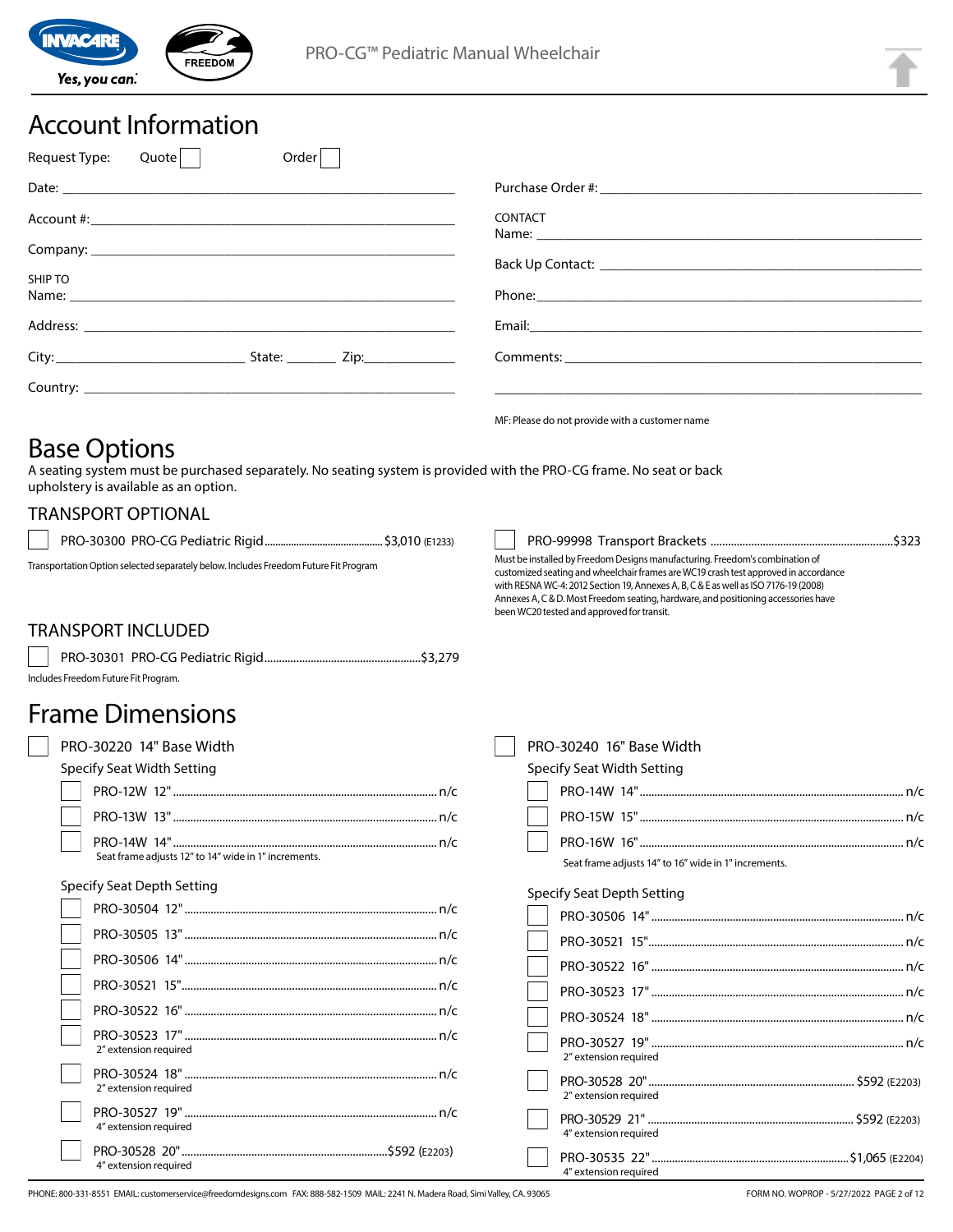

| PRO-30260 18" Base Width                                                                                                                                                                                    |                                                                             |
|-------------------------------------------------------------------------------------------------------------------------------------------------------------------------------------------------------------|-----------------------------------------------------------------------------|
| <b>Specify Seat Width Setting</b>                                                                                                                                                                           | <b>Specify Seat Depth Setting</b>                                           |
|                                                                                                                                                                                                             |                                                                             |
|                                                                                                                                                                                                             |                                                                             |
|                                                                                                                                                                                                             |                                                                             |
| Seat frame adjusts 16" to 18" wide in 1" increments.                                                                                                                                                        |                                                                             |
|                                                                                                                                                                                                             |                                                                             |
|                                                                                                                                                                                                             |                                                                             |
|                                                                                                                                                                                                             | 2" extension required                                                       |
|                                                                                                                                                                                                             | 2" extension required                                                       |
|                                                                                                                                                                                                             | 4" extension required                                                       |
|                                                                                                                                                                                                             | 4" extension required                                                       |
| <b>SEAT RAIL EXTENSIONS</b>                                                                                                                                                                                 |                                                                             |
|                                                                                                                                                                                                             |                                                                             |
|                                                                                                                                                                                                             |                                                                             |
| Specify Back Post Location (if other than specified above)______________________                                                                                                                            |                                                                             |
| <b>Seat Rail Options</b><br><b>LEAF - LOWER EXTREMITY</b>                                                                                                                                                   |                                                                             |
| <b>ACCOMMODATION FRAME</b>                                                                                                                                                                                  | <b>SRO - SEAT RAIL ONLY</b>                                                 |
| Not available with ALL Contracture & 3D Dynamic footrest                                                                                                                                                    |                                                                             |
| systems.                                                                                                                                                                                                    | SRO is manufactured without standard footrest hanger attachments.           |
| Front frame angle adjusts 22° from midline for abduction, adduction, and<br>windswept lower extremity positioning. Seat frame(s) can be individually<br>repositioned for up to a 2" leg length discrepancy. |                                                                             |
| <b>Vent Options</b>                                                                                                                                                                                         |                                                                             |
|                                                                                                                                                                                                             |                                                                             |
| Extended wheelchair base including vent tray. For LP10 style vent, base must be<br>16" or greater. Tray measures full width of the base frame and 12" deep                                                  | For LTV vents ONLY. Does NOT include dovetail bracket. Weight limit 15 lbs. |
| <b>Auxillary Device Mounts</b>                                                                                                                                                                              |                                                                             |
|                                                                                                                                                                                                             |                                                                             |
| Tilt Activations                                                                                                                                                                                            |                                                                             |
|                                                                                                                                                                                                             |                                                                             |
|                                                                                                                                                                                                             | Not available with vent tray.                                               |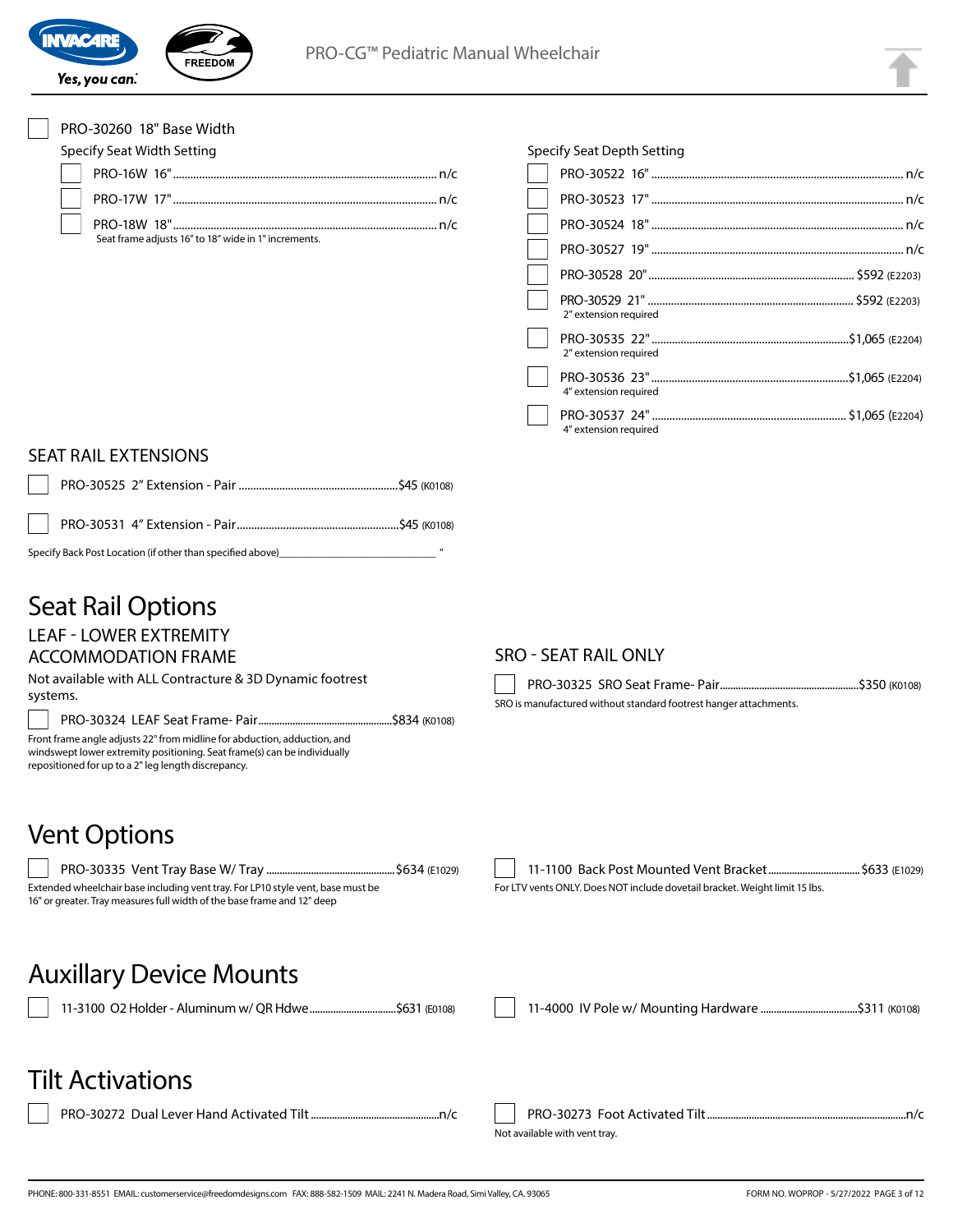

## Frame Colors (Includes Seat Rail, Caster Housing, and Hangers)

|                 | Candy Raspberryn/c | Passion Purple n/c |               |
|-----------------|--------------------|--------------------|---------------|
| Neon Yellown/c  | Extreme Green n/c  | Octane Orangen/c   | Color to be   |
|                 |                    | Red Sunsetn/c      | Determinedn/c |
| Bright Pinkn/c  | Mystic Tealn/c     | Really Redn/c      |               |
| Pink Parfaitn/c | Pacific Bluen/c    | Fiery Red n/c      |               |
| Sugar Plumn/c   | Electric Bluen/c   |                    |               |
| Candy Violetn/c | Galaxy Bluen/c     | Stormy Grayn/c     |               |

### Base Colors

| PRO-CBASE Matching Base and Frame Color\$100                                                                                                                                                                                   |                                                                                                                                                                                                                                                    |
|--------------------------------------------------------------------------------------------------------------------------------------------------------------------------------------------------------------------------------|----------------------------------------------------------------------------------------------------------------------------------------------------------------------------------------------------------------------------------------------------|
| <b>Back Posts</b>                                                                                                                                                                                                              |                                                                                                                                                                                                                                                    |
| <b>BACK POST OPTIONS</b>                                                                                                                                                                                                       |                                                                                                                                                                                                                                                    |
|                                                                                                                                                                                                                                | PRO-30564 Reduced Shear Recline Back with Angle-                                                                                                                                                                                                   |
| PRO-30542 Dynamic Rocker Back -<br>Angle adjustable from 72° to 108° in 6° increments. Can be locked-out<br>when needed.<br>Includes a set of 4 elastomers in different durometers to allow spring<br>adjustment in the field. | Recline range is 65° from 97° to 162°. Pivot point is 2.5" above the seat rail. Solid<br>Back Insert installation requires 4-points of attachment hardware. Seat-to-Back<br>hinges are not compatible with any Super Reclining Reduced Shear Back. |
| <b>PUSH HANDLE OPTIONS</b>                                                                                                                                                                                                     |                                                                                                                                                                                                                                                    |
|                                                                                                                                                                                                                                | Requires selection of Push Button Angle Adjustable Stroller Handle<br>(PRO-30571 or PRO-30576). Not available with Reduced Shear Recline Back.                                                                                                     |
| <b>PUSH HANDLE HEIGHT</b>                                                                                                                                                                                                      |                                                                                                                                                                                                                                                    |
|                                                                                                                                                                                                                                |                                                                                                                                                                                                                                                    |
|                                                                                                                                                                                                                                |                                                                                                                                                                                                                                                    |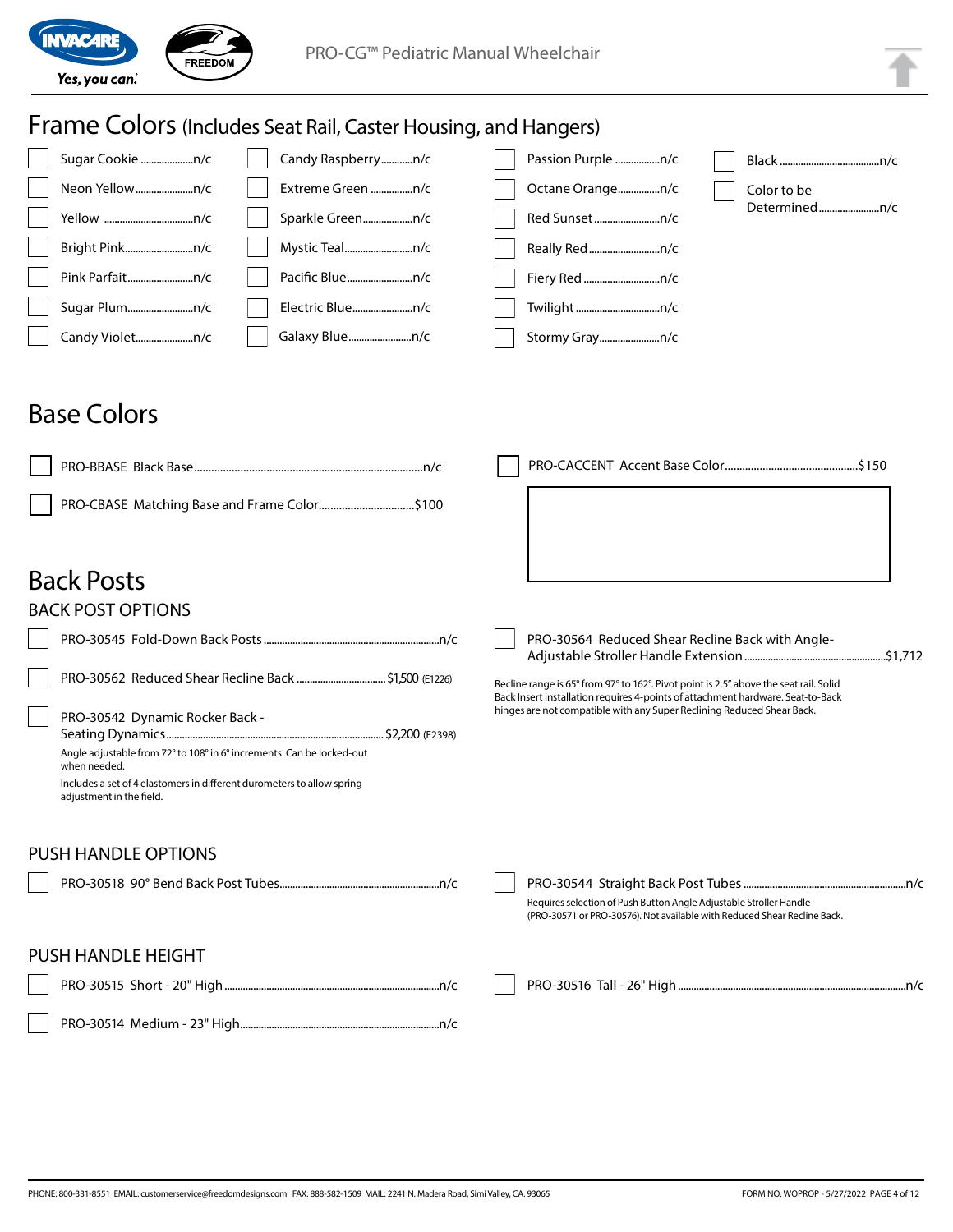

### Push Handle Extension Options



All push handle extensions except PRO-30561 add approximately 6.5" to push handle height. All push handle extensions except Individual include a black neoprene wrap around pad.

| Not available with Straight Back Posts. Not available with Recline.                                                                                                                                                                                                                            | PRO-30590 Stroller Handle Extension - Width<br>Not available with Straight Back Posts. Not available with Recline.                                                                                             |       |
|------------------------------------------------------------------------------------------------------------------------------------------------------------------------------------------------------------------------------------------------------------------------------------------------|----------------------------------------------------------------------------------------------------------------------------------------------------------------------------------------------------------------|-------|
| PRO-30571 Push Button, Angle-Adjustable Stroller<br>Available on wheelchair frames 15W & smaller only. Plastic hinge up to<br>200° range of adjustment. PRO-30571 or PRO-30576 required with<br>Straight Back Post Tubes (PRO-30544)<br><b>PRO-30517 Individual Stroller Handle Extensions</b> | PRO-30576 Heavy Duty Push Button, Angle-Adjustable<br>Available on any size frame. Metal hinge up to 180° range of adjustment.<br>PRO-30571 or PRO-30576 required with Straight Back Post Tubes<br>(PRO-30544) | \$193 |
| Not available with Straight Back Posts. Not available with Recline.                                                                                                                                                                                                                            |                                                                                                                                                                                                                |       |

### Footrests

#### Footrest / Extension Lengths

| Extension/ | 75° Pop     | 75° Lch         | 90° Pop     | 90 °Lch     | ELR (90°)   |
|------------|-------------|-----------------|-------------|-------------|-------------|
| Hanger     |             |                 |             |             |             |
| Hanger     | $6" - 8"$   | $5.5" - 8.5"$   | $4" - 8"$   | $4" - 8"$   | $6" - 12"$  |
| Only       |             |                 |             |             |             |
| High       | N/A         | N/A             | $1.5" - 3"$ | N/A         | N/A         |
| Mount      |             |                 |             |             |             |
| 4.5" H D   | $9" - 12"$  | $9.5" - 12.5"$  | $9" - 12"$  | $9" - 12"$  | $13" - 15"$ |
| Ext.       |             |                 |             |             |             |
| $6.5"$ HD  | $9" - 15"$  | $9.5" - 15.5"$  | $9" - 15"$  | $9" - 15"$  | $13" - 17"$ |
| Ext.       |             |                 |             |             |             |
| 4"         | $10" - 13"$ | $9.5" - 12.5"$  | $11" - 13"$ | $10" - 13"$ | $13" - 15"$ |
| Adjustable |             |                 |             |             |             |
| 6"         | $12" - 15"$ | $10.5" - 14.5"$ | $13" - 15"$ | $12" - 15"$ | $13" - 18"$ |
| Adjustable |             |                 |             |             |             |
| 8"         | $14" - 17"$ | 12.5"-16.5"     | N/A         | N/A         | 14"-20"     |
| Adjustable |             |                 |             |             |             |
| 10"        | $16" - 19"$ | 14.5"-18.5"     | N/A         | N/A         | 16"-22"     |
| Adjustable |             |                 |             |             |             |



#### MAPS Footrest / Extension Lengths

| Extension/  | 75° Pop        | 75° Lch     | 90° Pop         | 90 °Lch        | ELR $(90^\circ)$ |
|-------------|----------------|-------------|-----------------|----------------|------------------|
| Hanger      |                |             |                 |                |                  |
| Hanger      | $5.5" - 7.5"$  | $5" - 8"$   | $5.5" - 7.5"$   | $4.5" - 7.5"$  | $4.5" - 8.5"$    |
| Only        |                |             |                 |                | & 11.5"          |
| High        | N/A            | N/A         | N/A             | N/A            | N/A              |
| Mount       |                |             |                 |                |                  |
| 4.5" H D    | $8.5" - 11.5"$ | $9" - 12"$  | $8.5" - 11.5"$  | $8.5" - 11.5"$ | $12.5" - 14.5"$  |
| Ext.        |                |             |                 |                |                  |
| 6.5" H D    | $8.5" - 13.5"$ | $9" - 14"$  | $8.5" - 13.5"$  | $8.5" - 13.5"$ | $12.5" - 16.5"$  |
| Ext.        |                |             |                 |                |                  |
| 4" Adjust-  | $8.5" - 11.5"$ | $9" - 12"$  | $9.5" - 11.5"$  | $8.5" - 11.5"$ | 12.5"-14.5"      |
| able        |                |             |                 |                |                  |
| 6" Adjust-  | 10.5"-13.5"    | $10" - 14"$ | $11.5" - 13.5"$ | $8.5" - 13.5"$ | 12.5"-17.5"      |
| able        |                |             |                 |                |                  |
| 8" Adjust-  | 12.5"-15.5"    | $12" - 16"$ | N/A             | N/A            | 13.5"-19.5"      |
| able        |                |             |                 |                |                  |
| 10" Adjust- | 14.5"-17.5"    | $14" - 18"$ | N/A             | N/A            | $15.5" - 21.5"$  |
| able        |                |             |                 |                |                  |

Length is measured from top of footrest plate to top of seat rail. Without extensions bottom hanger hole not accessible for hardware. Heavy duty extensions do not telescope adjust. Footrests adjust vertically in length on heavy duty extension tubes.

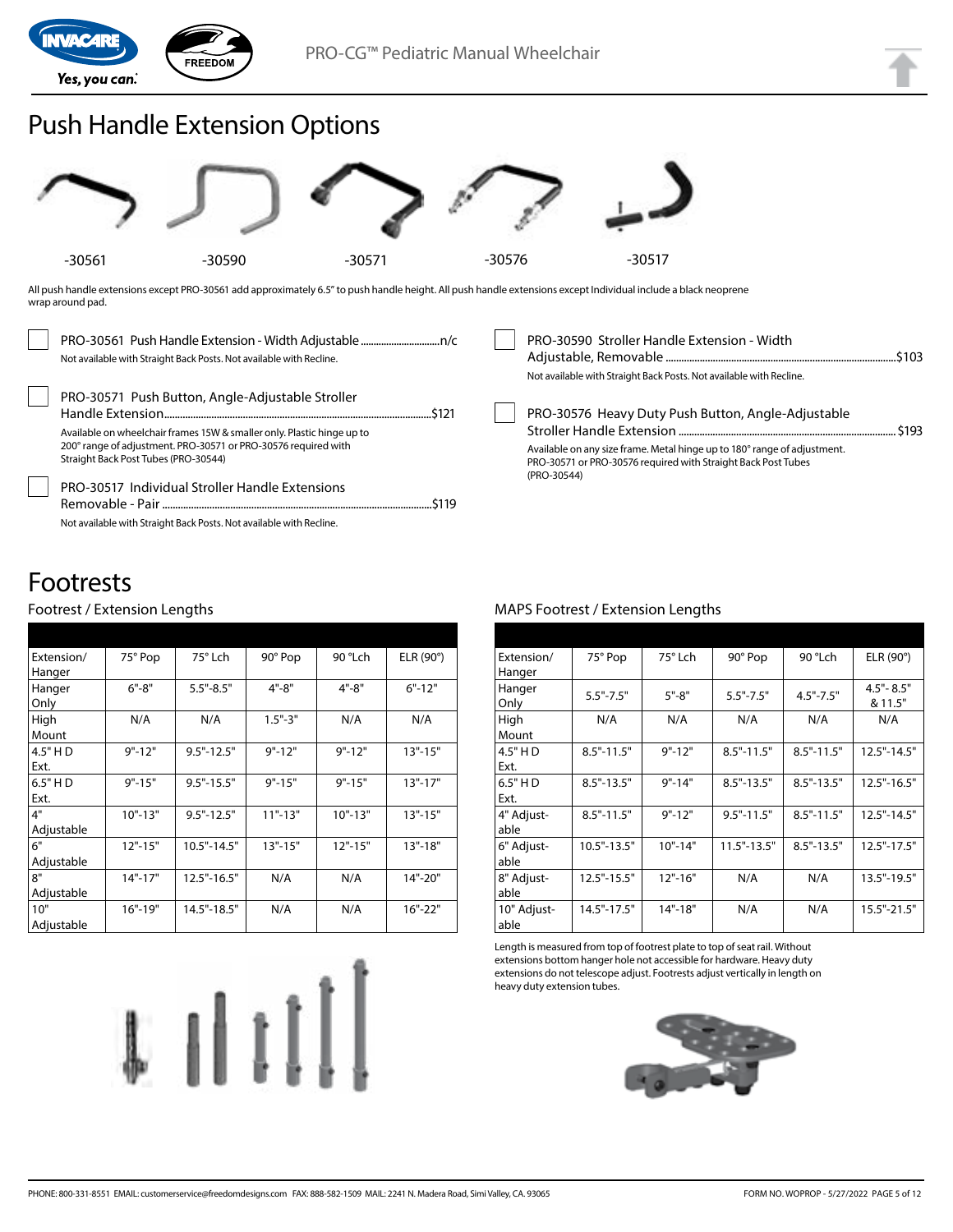

FREEDOM

PRO-CG™ Pediatric Manual Wheelchair

|  | s, |
|--|----|
|  |    |
|  |    |
|  |    |
|  |    |

#### **HANGERS**

| Not available with 8"or 10" Telescoping Extensions.                                                                                                                                                                                        | Not available with 8"or 10" Telescoping Extensions.                                                                    |  |
|--------------------------------------------------------------------------------------------------------------------------------------------------------------------------------------------------------------------------------------------|------------------------------------------------------------------------------------------------------------------------|--|
| PRO-30279 90° Pop-Up Swing Away Elevating<br>Not available with all Telescoping extensions.                                                                                                                                                |                                                                                                                        |  |
| <b>FOOTPLATES &amp; FOOTBOARDS</b>                                                                                                                                                                                                         |                                                                                                                        |  |
| PRO-36033 Aluminum Angle Adj. Flip-up<br>Does not include Heel Loops, select below.                                                                                                                                                        | PRO-36029 Aluminum Angle                                                                                               |  |
|                                                                                                                                                                                                                                            |                                                                                                                        |  |
| <b>FOOTPLATE OPTIONS</b>                                                                                                                                                                                                                   |                                                                                                                        |  |
| PRO-36040 MAPS (Multi Axis Positioning System) \$350<br>Requires selection of Aluminum Angle Adjustable Footplates. Not<br>compatible with<br>Composite footplates or Aluminum Footboard. Not compatible with<br>Seating Dynamics hangers. |                                                                                                                        |  |
| <b>HANGER EXTENSION OPTIONS</b>                                                                                                                                                                                                            |                                                                                                                        |  |
|                                                                                                                                                                                                                                            |                                                                                                                        |  |
|                                                                                                                                                                                                                                            |                                                                                                                        |  |
| Not available with all 90° hangers.                                                                                                                                                                                                        | Heavy duty extensions do not telescope adjust. Footrests adjust vertically in<br>length on heavy duty extension tubes. |  |
| Not available with all 90° hangers.                                                                                                                                                                                                        | <b>Clear Selection</b>                                                                                                 |  |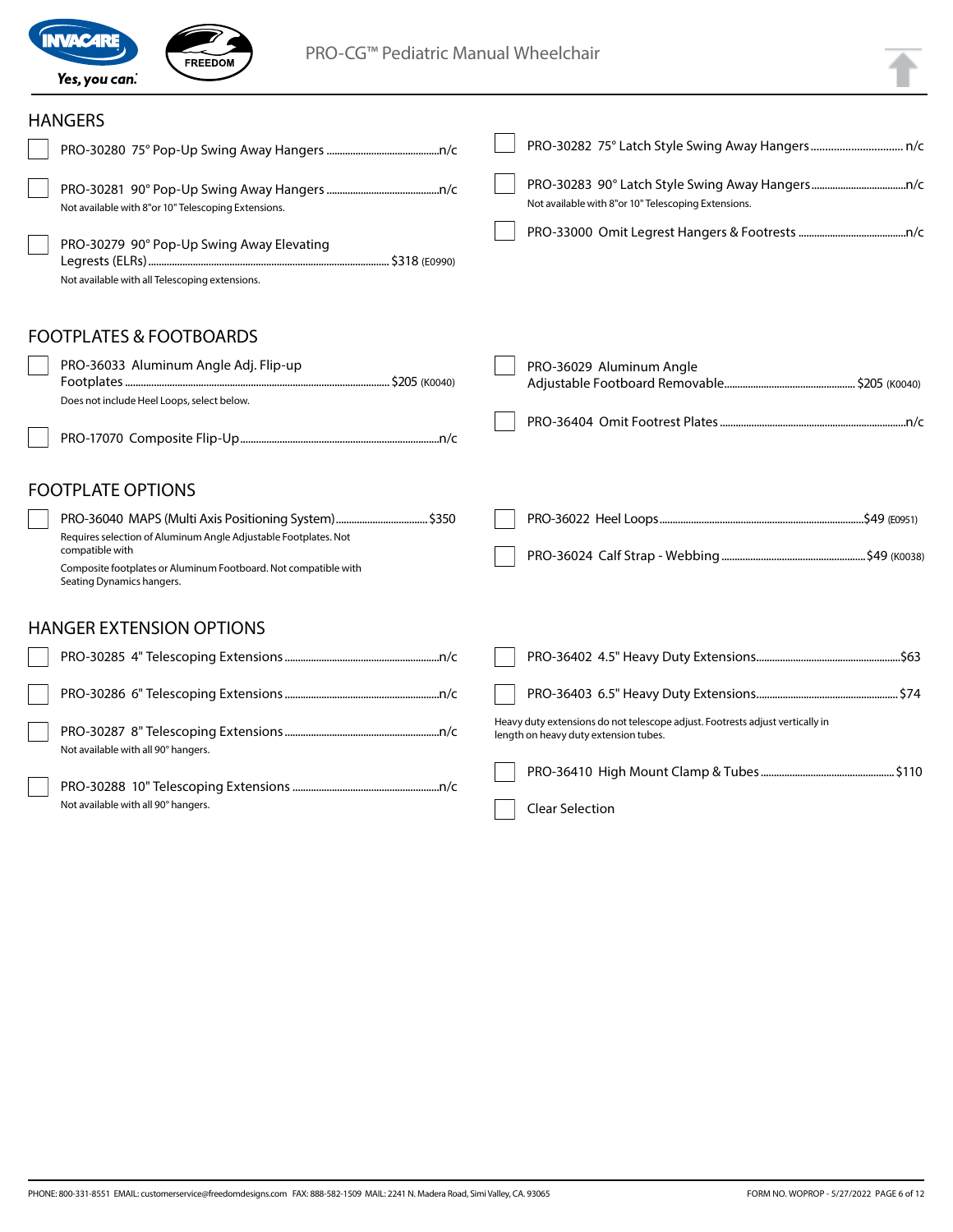

### Specialized Footrests

ALL legrest measurements are from the seat rail to footplate. Not available with LEAF or SRO seat rail options. Frame and/or front caster choice may limit adjustment range and/or cause interference.

#### SPECIALIZED FOOTREST SEAT RAIL TO FOOTPLATE MEASUREMENTS

| <b>Part Number</b> | Extension       | Super<br>Contracture | 3D Dynamic<br>Hi Pivot | <b>3D Dynamic</b><br><b>STD</b> |
|--------------------|-----------------|----------------------|------------------------|---------------------------------|
| 6402-01            | Short           | $10.5" - 13.5"$      |                        |                                 |
| 6402-02            | Long            | $13.5" - 18.5"$      |                        |                                 |
| 6405-01            | 0"-2" Extension |                      | $6.25" - 10.75"$       | 12.75-15.25"                    |
| 6409-01            | 1"-3" Extension |                      | 7.25-11.75"            | 13.75-16.25"                    |
| 6406-01            | 2"-4" Extension |                      | 8.25-12.75"            | 14.75-17.25"                    |
| 6410-01            | 3"-5" Extension |                      | $9.25 - 13.75$ "       | 15.75-18.25"                    |
| 6407-01            | 4"-6" Extension |                      | 10.25-14.75"           | 16.75-19.25"                    |
| 6411-01            | 5"-7" Extension |                      | 11.25-15.75"           | 17.75-20.25"                    |
| 6508-01            | 6"-8" Extension |                      | 12.25-16.75"           | 18.75-21.25"                    |



Length measured from top of footrest plate to top of seat rail.3D HiPivot includes 4.5" of length adjustment, 3D includes 2.5" of length adjustment.

#### CONTRACTURE FOOTREST HANGERS

Super Contracture for frames 14" wide and greater only. PRO-30291-2 Contracture Short - 11" to 15" ..........................................\$3,838 Includes short hanger extension. PRO-30292-2 Contracture Long - 15" to 19" ........................................\$3,838 Includes long hanger extension. 3D DYNAMIC FOOTREST HANGERS PRO-30297-2 3D Dynamic Footrest - Hi Pivot.......................................\$7,300 PRO-30298-2 3D Dynamic Footrest - STD.............................................\$6,800 DYNAMIC FOOTREST EXTENSION OPTIONS PRO-6405-01 Dynamic Adj Plantar/Dorsi Ext, 0-2".................................n/c PRO-6406-01 Dynamic Adj Plantar/Dorsi Ext, 2-4".................................n/c PRO-6407-01 Dynamic Adj Plantar/Dorsi Ext, 4-6" .................................n/c PRO-6408-01 Dynamic Adj Plantar/Dorsi Ext, 6-8".................................n/c PRO-6409-01 Dynamic Adj Plantar/Dorsi Ext, 1-3" .................................n/c PRO-6410-01 Dynamic Adj Plantar/Dorsi Ext, 3-5"..................................n/c PRO-6411-01 Dynamic Adj Plantar/Dorsi Ext, 5-7"...................................n/c SPECIALIZED FOOTPLATES PRO-6503 4" x 6" HD Aluminum Footplates................................................n/c PRO-6505 6" x 10" HD Aluminum Footplates.............................................n/c For frames 18" wide and greater only. Not available with Contracture Hangers PRO-6504 5" x 8" HD Aluminum Footplates................................................n/c For frames 16" wide and greater only.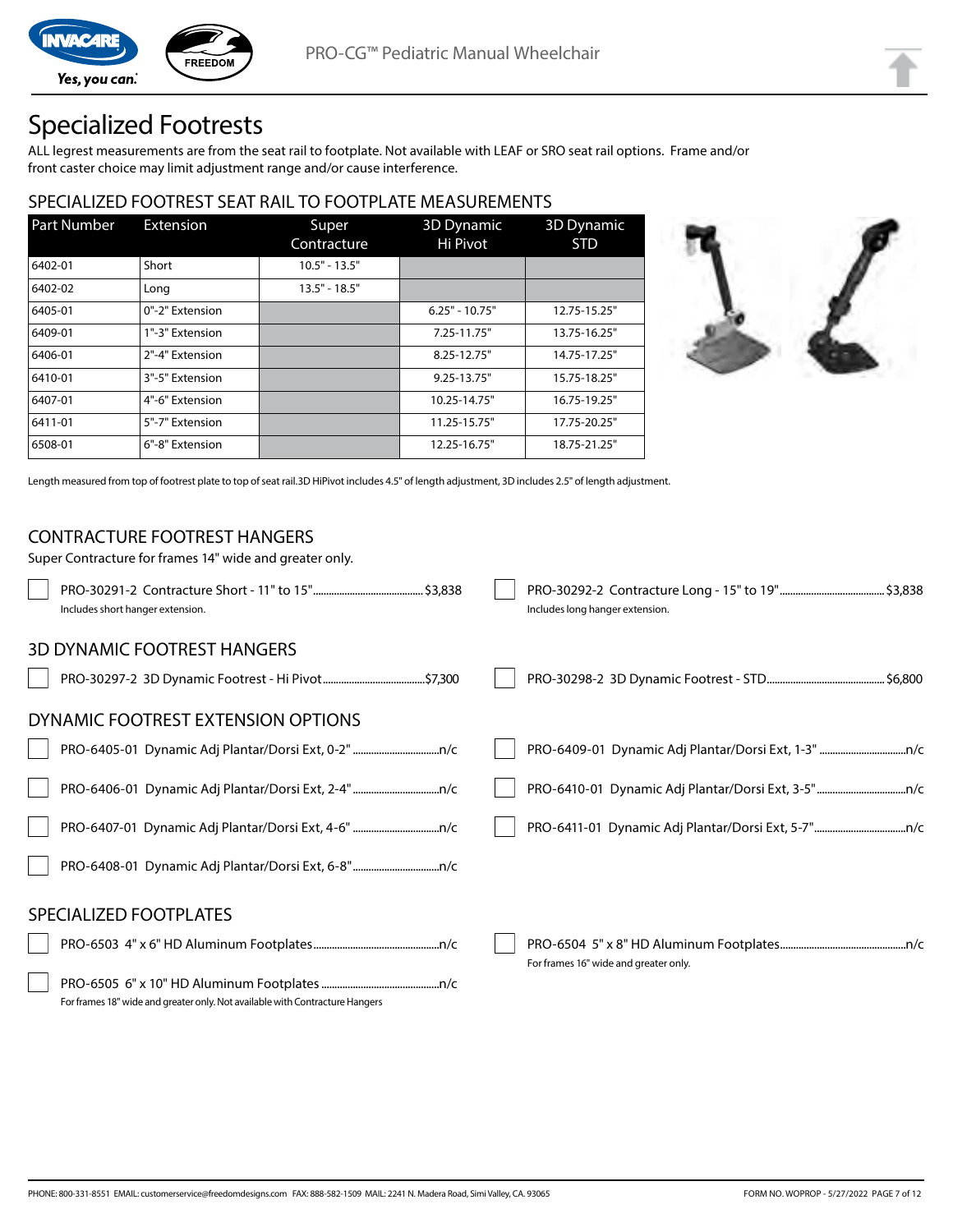

### Armrests

|  | BACK POST MOUNTED ARMRESTS |  |
|--|----------------------------|--|
|--|----------------------------|--|

| <b>Omit Armrests</b>                                                                    |                                |
|-----------------------------------------------------------------------------------------|--------------------------------|
| Foam wrap pad STD on all back post mounted armrests.                                    |                                |
|                                                                                         |                                |
|                                                                                         | PRO-38215 17" to 20" Flip-Back |
| PRO-38210 10.5" to 13.5" Flip-Back<br>Full length pad on 13.5" or longer armrests only. |                                |

### Armrest Heights

| Armrest and Pad                 | Foam           | Desk           | Full           |  |
|---------------------------------|----------------|----------------|----------------|--|
| Flip Back                       | $6.5" - 11.5"$ | $7.5" - 12.5"$ | $7.5" - 12.5"$ |  |
| Flip Back Locking               | $6.5" - 11.5"$ | $7.5" - 12.5"$ | $7.5" - 12.5"$ |  |
| Telescoping Flip Back           | $6.5" - 11.5"$ | $7.5" - 12.5"$ | $7.5" - 12.5"$ |  |
| Flip Back Locking Telescoping   | $6.5" - 11.5"$ | $7.5" - 12.5"$ | $7.5" - 12.5"$ |  |
| Single Post Height Adj. Short   |                | $8" - 14"$     | $8" - 14"$     |  |
| Single Post Height Adj. Tall    |                | $10" - 16"$    | $10" - 16"$    |  |
| Dual Post Fixed Height          |                | 9.5''          | 9.5''          |  |
| Dual Post Flip Back Height Adj. |                | $9" - 13"$     | $9" - 13"$     |  |



### FRAME MOUNTED ARMRESTS

| PRO-38217 Single Post Height Adjustable, | PRO-38206 Dual Post Flip-Back Height |
|------------------------------------------|--------------------------------------|
| PRO-38203 Single Post Height Adjustable, |                                      |
| <b>ARM PAD OPTIONS</b>                   |                                      |
|                                          | 13.5" or longer armrests only.       |
| Casters                                  |                                      |
|                                          |                                      |
|                                          |                                      |
|                                          |                                      |
|                                          |                                      |
|                                          |                                      |
|                                          |                                      |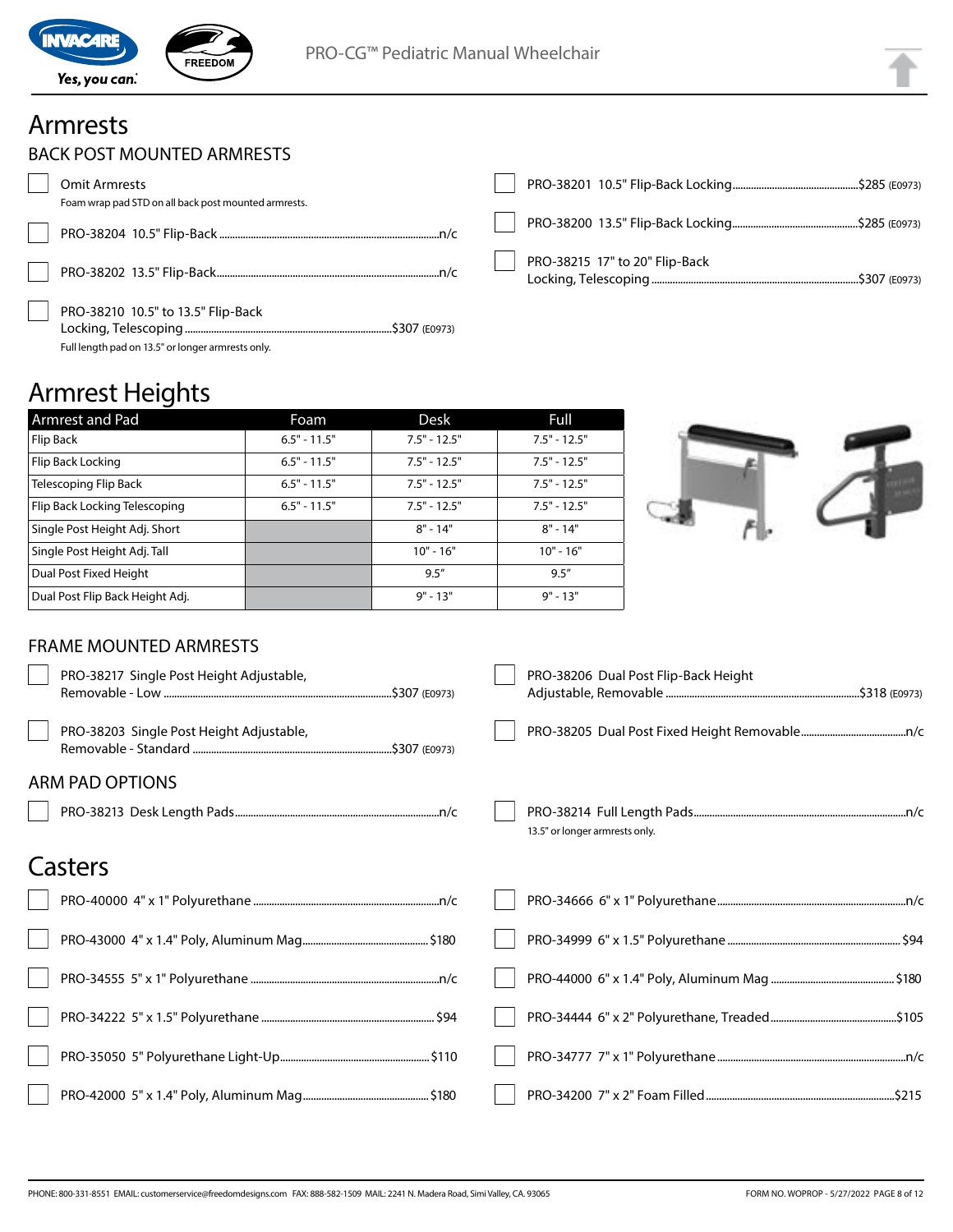

| <b>Wheel Options</b>                                                  | 12" | 16'' | 18" | 20'' | 22" | 24" |
|-----------------------------------------------------------------------|-----|------|-----|------|-----|-----|
| MAGS for Polyurethane Tires - Full Profile                            | x   | X    | X   | X    | X   | x   |
| MAGS for Polyurethane Tires - Low Profile                             | x   |      |     |      |     |     |
| MAGS for Pneumatic Tires - Compatible with all pneumatic tire options | X   | X    | x   | X    | X   | x   |
| Spoke Wheel - Black Compatible with all 16" & 18" tire options        |     | X    | X   |      |     |     |
| Handrim Option                                                        |     |      |     | X    | X   | X   |
| <b>Tire Options</b>                                                   |     |      |     |      |     |     |
| Polyurethane Tires - Black, Full Profile                              | x   | x    | X   | x    | X   | x   |
| Polyurethane Tires - Black, Low Profile                               | x   |      |     |      |     |     |
| <b>Pneumatic Tires - Black</b>                                        | x   | X    | X   | x    | X   | X   |
| <b>Pneumatic Tires - Gray</b>                                         | x   | X    | X   | X    | X   | X   |
| Airless Inserts - Compatible with all pneumatic tire options          | x   | X    | X   | X    | X   | X   |

### Rear Wheels

### MAGS FOR PNEUMATIC TIRES

|  | 12" mag wheels not available with 7" casters. |
|--|-----------------------------------------------|
|  |                                               |
|  |                                               |
|  |                                               |
|  |                                               |
|  |                                               |

#### MAGS FOR POLYURETHANE TIRES - FULL PROFILE

#### SPOKE

### MAGS FOR POLYURETHANE TIRES - LOW PROFILE

PRO-31526 12" Wheel for Low Profile Poly................................n/c

#### HANDRIM OPTIONS

PRO-31005 Plastic Coated Handrims........................................................\$130 20", 22" & 24" Mag wheels only, not available with drum brakes

PRO-31006 Omit Handrims

#### PNUEMATIC TIRE OPTIONS



#### POLYURETHANE TIRE OPTIONS

| 12" Mag wheel only, not available with drum brakes |
|----------------------------------------------------|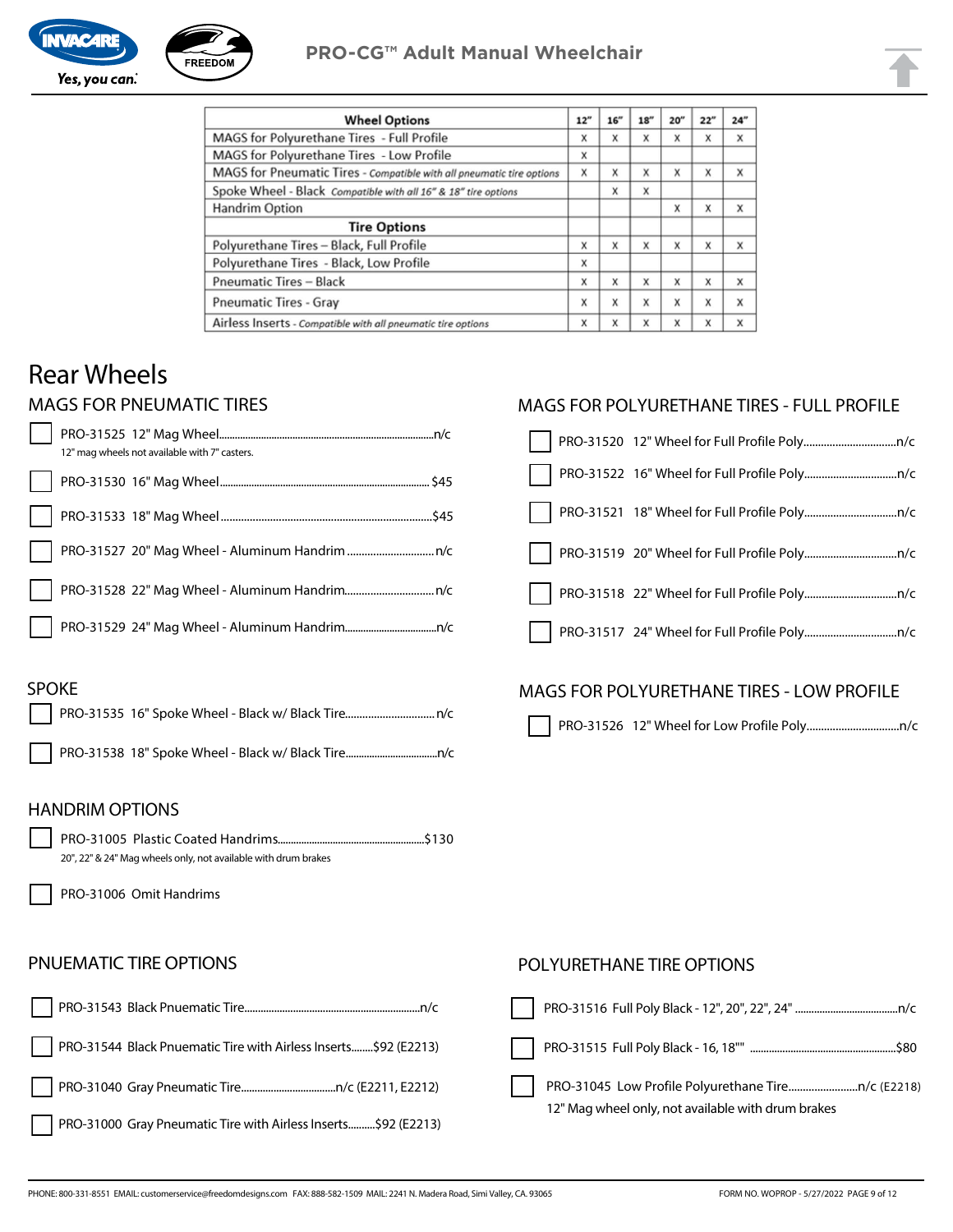

## Wheel/Caster Seat Rail to Floor Heights

| <b>Rear Wheel</b> | <b>Caster Wheel</b>                                |                                                         |                                                         |                                                         |                                                |                                              |
|-------------------|----------------------------------------------------|---------------------------------------------------------|---------------------------------------------------------|---------------------------------------------------------|------------------------------------------------|----------------------------------------------|
|                   | $4"$                                               | $5"$                                                    | 6"                                                      | $6 \times 2"$                                           | 7"                                             | $7 \times 2$ "                               |
| $12''$            | $15"$<br>15.5"<br>16"<br>18.5"<br>19"              | $15"$<br>15.5"<br>16"<br>18.5"<br>19"                   | 18.5"<br>19"                                            | 18.5"<br>19"                                            | 18.5"<br>19"                                   | 18.5"<br>19"                                 |
| $16''$            | $15"$<br>15.5"<br>$16"$<br>16.5"<br>$17"$<br>17.5" | 15"<br>15.5"<br>16"<br>16.5"<br>17"<br>17.5"            | 16"<br>16.5"<br>$17"$<br>17.5"<br>$20"$                 | 16"<br>16.5"<br>17"<br>17.5"<br>$20"$                   | $17"$<br>17.5"<br>$20"$<br>$\frac{1}{20.5}$ "  | 17"<br>17.5"<br>$20"$<br>20.5"               |
| $18''$            | $15"$<br>15.5"<br>16"<br>16.5"<br>$17"$<br>17.5"   | 15.5"<br>16"<br>16.5"<br>$17"$<br>17.5"<br>18"<br>18.5" | $16"$<br>16.5"<br>17"<br>17.5"<br>$18"$<br>18.5"        | 16"<br>16.5"<br>17"<br>17.5"<br>18"<br>18.5"            | $17"$<br>17.5"<br>$18"$<br>18.5"               | $17"$<br>17.5"<br>18"<br>18.5"               |
| $20"$             | $17"$<br>17.5"<br>18"<br>18.5"<br>19"              | $17"$<br>17.5"<br>18"<br>18.5"<br>19"<br>19.5"          | $17"$<br>17.5"<br>18"<br>18.5"<br>19"<br>19.5"<br>$20"$ | $17"$<br>17.5"<br>18"<br>18.5"<br>19"<br>19.5"<br>$20"$ | $17"$<br>17.5"<br>18"<br>18.5"<br>19"<br>$20"$ | $17"$<br>17.5"<br>18"<br>18.5"<br>19"<br>20" |
| 22"               | $18"$<br>18.5"<br>19"                              | $18"$<br>18.5"<br>$19"$<br>19.5"                        | $18"$<br>18.5"<br>$19"$<br>19.5"<br>$20"$               | $18"$<br>18.5"<br>$19"$<br>19.5"<br>$20"$               | $18"$<br>18.5"<br>∫ 19"<br>$20"$               | $18"$<br>18.5"<br>ע19"<br>$20"$              |
| $24"$             | 18.5"<br>19"                                       | 18.5"<br>19"                                            | 19"<br>19.5"<br>$20"$                                   | $19"$<br>19.5"<br>$20"$                                 | ן 19"<br>$20"$<br>20.5"                        | 19"<br>$20"$<br>20.5"                        |
| Clear Selection   |                                                    |                                                         |                                                         |                                                         |                                                |                                              |

Use chart to determine seat rail to floor height. Caster sizes may vary slightly in height by type. Seat rail to floor heights are approximate, and are impacted by wheel type, caster size and braking choice. Heights can vary +/- 1/4". Seat pan choice increases seat rail to floor height 3/8" to 3/4".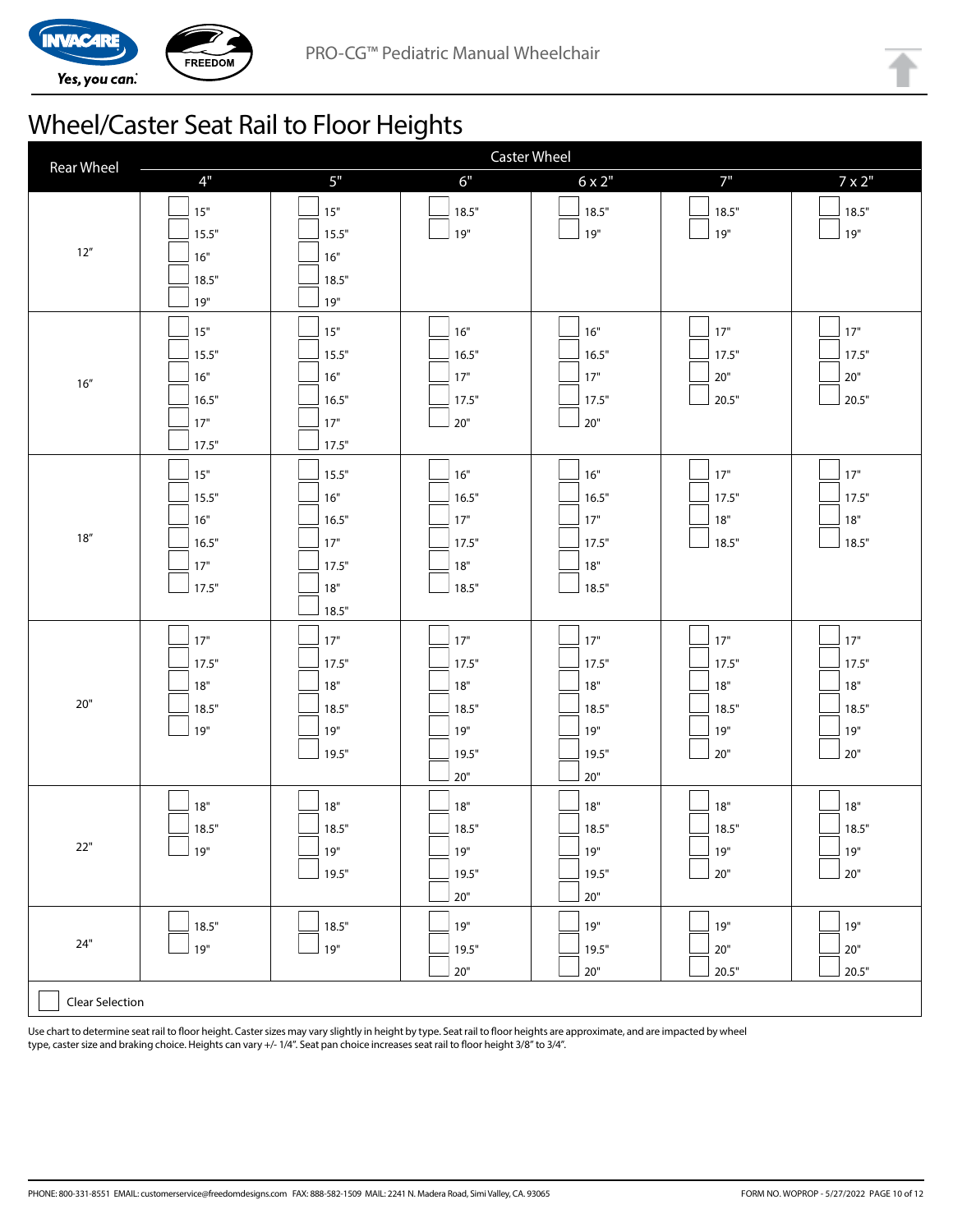

PRO-CG™ Pediatric Manual Wheelchair

### Wheel Locks

| <b>STANDARD</b>                                                                                                                                                |  |                                                                                                                                  |  |
|----------------------------------------------------------------------------------------------------------------------------------------------------------------|--|----------------------------------------------------------------------------------------------------------------------------------|--|
|                                                                                                                                                                |  |                                                                                                                                  |  |
| <b>WHEEL LOCK OPTIONS</b>                                                                                                                                      |  |                                                                                                                                  |  |
|                                                                                                                                                                |  |                                                                                                                                  |  |
|                                                                                                                                                                |  |                                                                                                                                  |  |
| <b>DRUM LOCK</b>                                                                                                                                               |  |                                                                                                                                  |  |
| Includes manual wheel locks to be used with public transportation. Not available with 12" mag wheels with low pro poly tires.                                  |  |                                                                                                                                  |  |
| Not Available with 20", 22" & 24" Spoke Wheels.                                                                                                                |  |                                                                                                                                  |  |
|                                                                                                                                                                |  | PRO-30275 Hand Activated Brake                                                                                                   |  |
| Not available with ALL vent and battery trays.                                                                                                                 |  |                                                                                                                                  |  |
|                                                                                                                                                                |  |                                                                                                                                  |  |
|                                                                                                                                                                |  |                                                                                                                                  |  |
| Anti-Tippers                                                                                                                                                   |  |                                                                                                                                  |  |
| PRO-31600 Curb Assist Anti-Tip                                                                                                                                 |  | PRO-31605 Spring Loaded Swing-Away                                                                                               |  |
|                                                                                                                                                                |  |                                                                                                                                  |  |
| Pair includes one anti-tip tube with curb assist feature.                                                                                                      |  |                                                                                                                                  |  |
|                                                                                                                                                                |  |                                                                                                                                  |  |
| <b>Seat Pans</b>                                                                                                                                               |  |                                                                                                                                  |  |
| ALL seat pans include 2" x 2" notches for growth adjustment.                                                                                                   |  |                                                                                                                                  |  |
|                                                                                                                                                                |  |                                                                                                                                  |  |
| NON-ADJUSTABLE                                                                                                                                                 |  | Available in the following sizes ONLY:                                                                                           |  |
| PRO-39010 Fixed Solid Seat Pan - Composite\$183 (E2231)<br>ALL Bolteron seat pans are made to fit frame dimensions unless                                      |  |                                                                                                                                  |  |
| specified below.                                                                                                                                               |  | 10 " wide x 12" deep                                                                                                             |  |
|                                                                                                                                                                |  | 12" wide x 14" deep                                                                                                              |  |
|                                                                                                                                                                |  | 14" wide x 16" deep                                                                                                              |  |
|                                                                                                                                                                |  |                                                                                                                                  |  |
| Fixed Seat Pan raises the effective seat to floor height by 1/2".                                                                                              |  | 16" wide x 18" deep                                                                                                              |  |
|                                                                                                                                                                |  | 18" wide x 18" deep                                                                                                              |  |
|                                                                                                                                                                |  |                                                                                                                                  |  |
| <b>ADJUSTABLE</b>                                                                                                                                              |  |                                                                                                                                  |  |
| PRO-39040 Fixed, Width Adjustable                                                                                                                              |  | Available in the following sizes ONLY:                                                                                           |  |
| Fixed Seat Pan raises the effective seat to floor height by 1/2".                                                                                              |  | 10 " wide x 12" deep                                                                                                             |  |
| Width Adjustable Solid Seat Pan adjusts 2" in width (in 1" increments)                                                                                         |  | 12" wide x 14" deep                                                                                                              |  |
| by assembly hardware to grow with PRO frame.                                                                                                                   |  |                                                                                                                                  |  |
|                                                                                                                                                                |  | 14"-16" wide x 16" deep                                                                                                          |  |
|                                                                                                                                                                |  | 16"-18" wide x 18" deep                                                                                                          |  |
| <b>MOUNTING HARDWARE OPTIONS</b>                                                                                                                               |  |                                                                                                                                  |  |
| Use to convert fixed seat pan to removable.                                                                                                                    |  |                                                                                                                                  |  |
| PRO-EZLITE Removable Pan Hardware Kit\$223 (K0108)                                                                                                             |  |                                                                                                                                  |  |
| Removable Seat Pan Hardware raises the effective seat to floor height by 5/8".<br>Includes 4-points of EZ-Lite mounting hardware, 2 each frame stopper clamps. |  | Includes 4 each 2" drop hooks, 4 each 408 clamps, & 2 each Glide Lock clamps.<br>Not available with ANY Aluminum Solid Seat Pan. |  |
|                                                                                                                                                                |  |                                                                                                                                  |  |